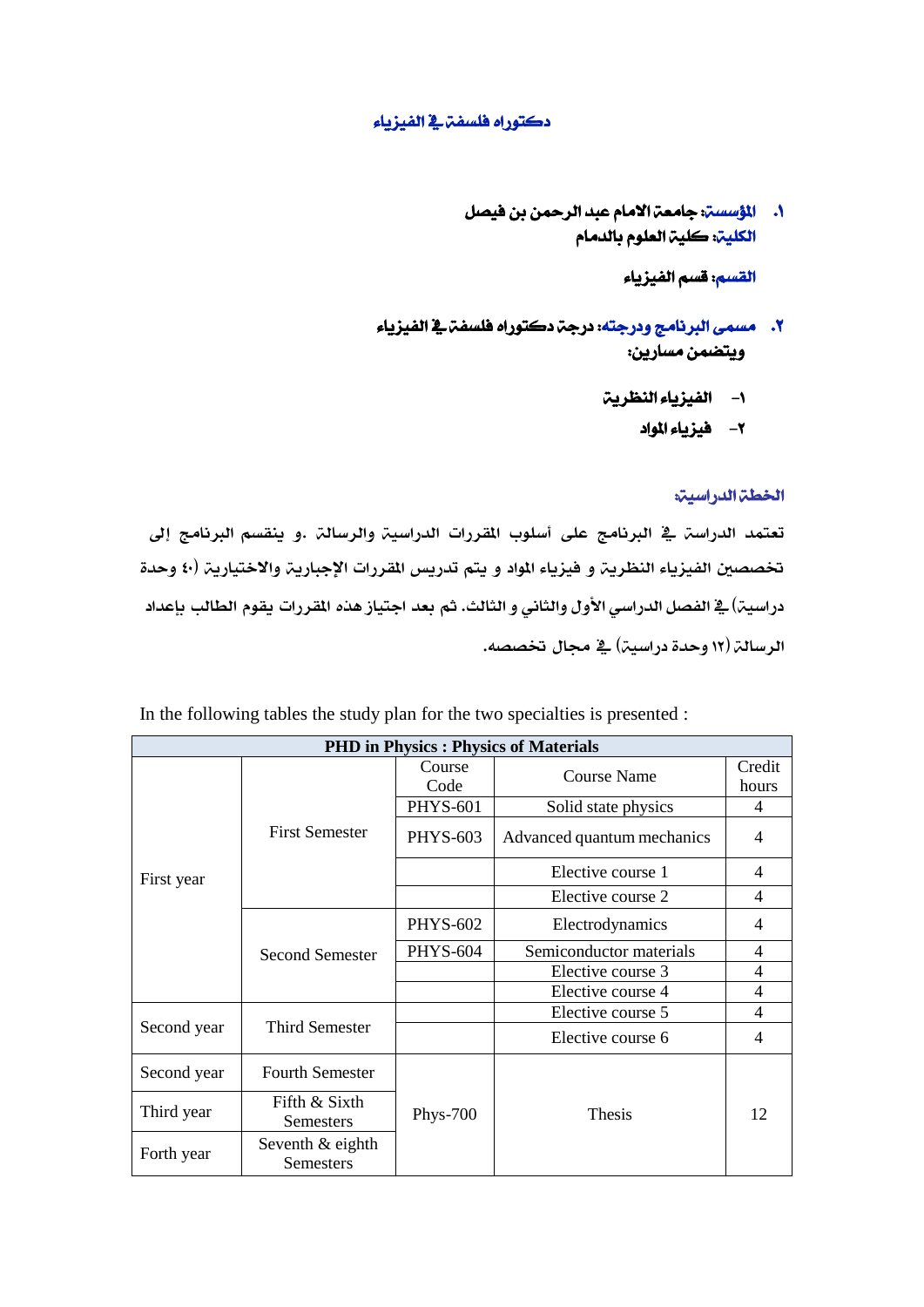| <b>PhD in physics: Material Physics</b>   |                              |                                                       |                        |                   |                                        |  |  |
|-------------------------------------------|------------------------------|-------------------------------------------------------|------------------------|-------------------|----------------------------------------|--|--|
| <b>Require</b><br>d or<br><b>Elective</b> | <b>Course</b><br><b>Code</b> | <b>Course Title</b>                                   | <b>Credit</b><br>hours | Pre-<br>requisite | <b>College or</b><br><b>Department</b> |  |  |
| Compulsory<br>courses                     | <b>PHYS-601</b>              | <b>Solid State Physics</b>                            | $\overline{4}$         | <b>PHYS-619</b>   |                                        |  |  |
|                                           | <b>PHYS-602</b>              | Electrodynamics                                       | $\overline{4}$         |                   | <b>Physics</b>                         |  |  |
|                                           | <b>PHYS-603</b>              | <b>Advanced Quantum Mechanics</b>                     | $\overline{4}$         |                   |                                        |  |  |
|                                           | <b>PHYS-604</b>              | <b>Semiconductor Materials</b>                        | $\overline{4}$         |                   |                                        |  |  |
|                                           | <b>PHYS-610</b>              | <b>Diffusion in Solids</b>                            | $\overline{4}$         |                   |                                        |  |  |
|                                           | <b>PHYS-611</b>              | <b>Low Temperatures Physics</b>                       | $\overline{4}$         | <b>PHYS-601</b>   |                                        |  |  |
|                                           | <b>PHYS-612</b>              | Thin Film Science & Technology                        | $\overline{4}$         | <b>PHYS-601</b>   |                                        |  |  |
|                                           | <b>PHYS-613</b>              | <b>Advanced Corrosion</b>                             | $\overline{4}$         | <b>PHYS-601</b>   |                                        |  |  |
|                                           | <b>PHYS-614</b>              | <b>Physical Metallurgy</b>                            | $\overline{4}$         | <b>PHYS-613</b>   |                                        |  |  |
|                                           | <b>PHYS-615</b>              | Ceramics                                              | $\overline{4}$         |                   |                                        |  |  |
|                                           | <b>PHYS-616</b>              | <b>Liquid Crystal Technology</b>                      | $\overline{4}$         |                   |                                        |  |  |
|                                           | <b>PHYS-617</b>              | Atomic and Molecular physics I                        | $\overline{4}$         |                   |                                        |  |  |
|                                           | <b>PHYS-618</b>              | <b>Atomic and Molecular Physics II</b>                | $\overline{4}$         | <b>PHYS-617</b>   | Physics                                |  |  |
| Elective courses                          | <b>PHYS-619</b>              | <b>MathematicalPhysics I</b>                          | $\overline{4}$         |                   |                                        |  |  |
|                                           | <b>PHYS-620</b>              | <b>MathematicalPhysics II</b>                         | $\overline{4}$         | <b>PHYS-619</b>   |                                        |  |  |
|                                           | <b>PHYS-621</b>              | <b>Solid State Defects</b>                            | $\overline{4}$         | <b>PHYS-601</b>   |                                        |  |  |
|                                           | <b>PHYS-622</b>              | <b>Advanced Materials Science</b>                     | $\overline{4}$         | <b>PHYS-619</b>   |                                        |  |  |
|                                           |                              |                                                       |                        | <b>PHYS-620</b>   |                                        |  |  |
|                                           | <b>PHYS-623</b>              | <b>Glass &amp; Non-Crystalline Materials</b>          | $\overline{4}$         |                   |                                        |  |  |
|                                           | <b>PHYS-624</b>              | <b>Superconductor Materials</b>                       | $\overline{4}$         | <b>PHYS-601</b>   |                                        |  |  |
|                                           | <b>PHYS-625</b>              | Physics of Magnetism and Magnetic<br><b>Materials</b> | $\overline{4}$         |                   |                                        |  |  |
|                                           | <b>PHYS-626</b>              | <b>Nano Materials and Technology</b>                  | $\overline{4}$         | <b>PHYS-619</b>   |                                        |  |  |
|                                           | <b>PHYS-627</b>              | <b>BiomaterialPhysics</b>                             | $\overline{4}$         |                   |                                        |  |  |
|                                           | <b>PHYS-628</b>              | Colloids & Surface Science                            | $\overline{4}$         |                   |                                        |  |  |
|                                           | <b>PHYS-629</b>              | <b>Polymer Science &amp; Technology</b>               | $\overline{4}$         |                   |                                        |  |  |
|                                           | <b>PHYS-630</b>              | Materials Design & Modelling                          | $\overline{4}$         |                   |                                        |  |  |
|                                           | <b>PHYS-631</b>              | <b>Advanced Materials</b>                             | $\overline{4}$         |                   |                                        |  |  |
|                                           |                              | <b>Characterization Techniques</b>                    |                        |                   |                                        |  |  |
|                                           | <b>PHYS-632</b>              | <b>Composite Materials Technology</b>                 | $\overline{4}$         |                   |                                        |  |  |
|                                           | <b>PHYS-633</b>              | Materials for Energy & Environment                    | $\overline{4}$         |                   |                                        |  |  |